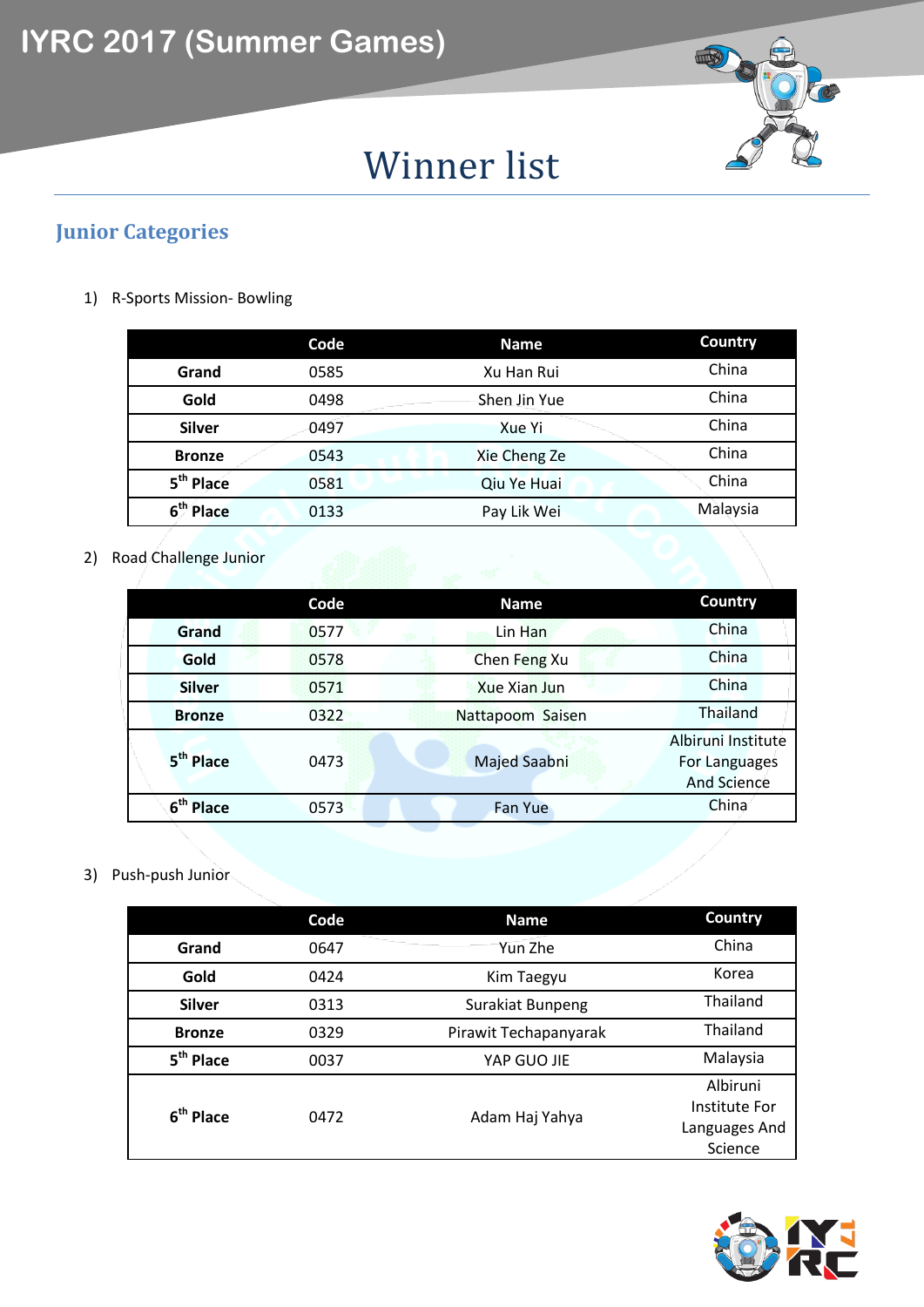## **IYRC 2017 (Summer Games)**

4) Coding Mission Junior (Rescue Robot)

|                       | Code | Name                   | $\sim$ $\prime$ $\prime$<br>Country |
|-----------------------|------|------------------------|-------------------------------------|
| Grand                 | 0204 | Dominic Chua Ze Xuan   | Malaysia                            |
| Gold                  | 0146 | Grace Dona Lee Jia Xin | Malaysia                            |
| <b>Silver</b>         | 0420 | Oh Seungmin            | Korea                               |
| <b>Bronze</b>         | 0210 | Tino Tan Su Xian       | Malaysia                            |
| 5 <sup>th</sup> Place | 0205 | Russell Liew Pin Zhe   | Malaysia                            |
| 6 <sup>th</sup> Place | 0126 | Liong Cheng You        | Malaysia                            |

5) R-Sports Mission (Volleyball Junior)

|                       | Code         | <b>Name</b>                                        | Country  |
|-----------------------|--------------|----------------------------------------------------|----------|
| Grand                 | 0350<br>0348 | 1. Narawit Piboolvong<br>2. Sorrasis Sangnarongrat | Thailand |
| Gold                  | 0720<br>0721 | 1. Eng Jun Quan<br>2. Eddy Yong Xuan Er            | Malaysia |
| <b>Silver</b>         | 0653<br>0663 | 1. Chen Wenjie<br>2. Wang Chenxu                   | China    |
| <b>Bronze</b>         | 0093<br>0094 | 1. Chen Shu Vern<br>2. Ooi Cheng Jun               | Malaysia |
| 5 <sup>th</sup> Place | 0661<br>0664 | 1. Pan Longgen<br>2. Liu Yixuan                    | China    |
| 6 <sup>th</sup> Place | 0037<br>0038 | 1. Yap Guo Jie<br>2. Tham Hui Zhong                | Malaysia |

6) R-Sports Mission (Soccer)

|                       | Code | <b>Name</b>              | Country                |
|-----------------------|------|--------------------------|------------------------|
|                       | 0319 | 1. Athiphat Saramas      |                        |
| Grand                 | 0317 | 2. Nattawat Wattana      | Thailand               |
|                       | 0327 | 3. Pongpeera Suksrimeang |                        |
|                       | 0421 | 1. Shim Jinwoo           |                        |
| Gold                  | 0425 | 2. Park Keonwoo          | Korea                  |
|                       | 0426 | 3. Hong Mingi            |                        |
|                       | 0459 | 1. Moaen Jayusy          | Albiruni Institute for |
| <b>Silver</b>         | 0463 | 2. Salah Jbara           | Languages and Science  |
|                       | 0468 | 3. Mohammad Nassar       |                        |
|                       | 0670 | 1. Gu Yuhua              |                        |
| <b>Bronze</b>         | 0671 | 2. Wang Ruxuan           | China                  |
|                       | 0672 | 3. Zhu Junjin            |                        |
|                       | 0351 | 1. Prapharit Kaewpracha  |                        |
| 5 <sup>th</sup> Place | 0342 | 2. Sirisart Anantasak    | Thailand               |
|                       | 0347 | 3. Weeravipoo Boonmakas  |                        |
|                       | 0062 | 1. Ong Chong Rong        |                        |
| 6 <sup>th</sup> Place | 0048 | 2. Ethan Lai Wen Xuen    | Malaysia               |
|                       | 0050 | 3. Wong Siew Jing        |                        |

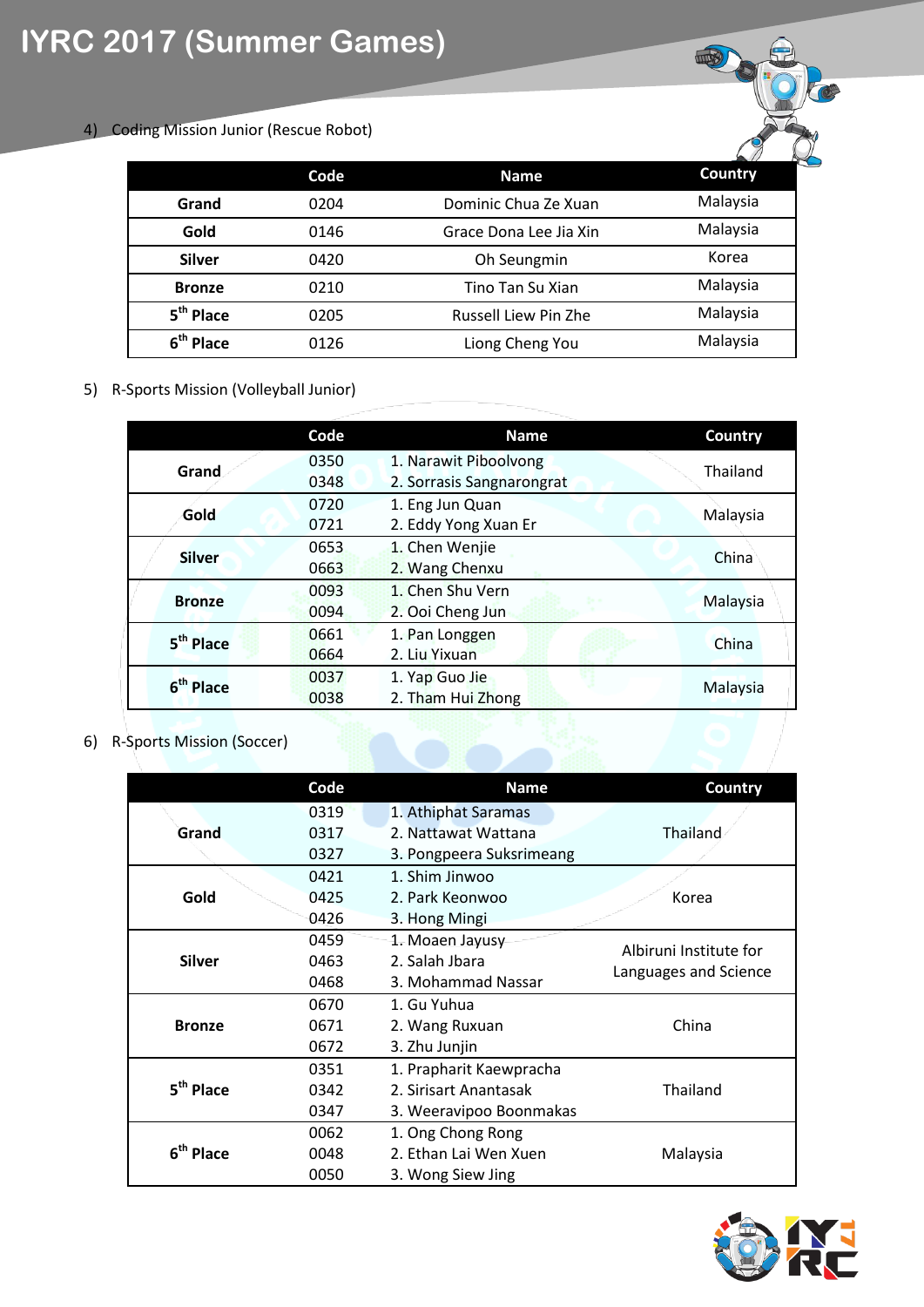

### **Senior Categories**

1) Push-push Senior

|                       | Code | <b>Name</b>                | Country  |
|-----------------------|------|----------------------------|----------|
| Grand                 | 0041 | Kong Zhi Biin              | Malaysia |
| Gold                  | 0417 | Kim Gil-Jong               | Korea    |
| <b>Silver</b>         | 0220 | Koh Hai Tong               | Malaysia |
| <b>Bronze</b>         | 0419 | You Joon Sang              | Korea    |
| 5 <sup>th</sup> Place | 0039 | Jerry Jeremiah Rao         | Malaysia |
| 6 <sup>th</sup> Place | 0747 | Nuqman Bin Muhammad Joehan | Malaysia |

2) Coding Mission Senior (Fire Fighter)

|                       | Code | <b>Name</b>          | Country  |
|-----------------------|------|----------------------|----------|
| Grand                 | 0369 | Đào Đăng Khoa        | Vietnam  |
| Gold                  | 0215 | Chia Xiu Xiang       | Malaysia |
| <b>Silver</b>         | 0214 | Anthony Lim Hong Che | Malaysia |
| <b>Bronze</b>         | 0357 | Nguyễn Thành Trung   | Vietnam  |
| 5 <sup>th</sup> Place | 0240 | Darren Sim Jun Wei   | Malaysia |
| 6 <sup>th</sup> Place | 0109 | <b>Wong Yee Ming</b> | Malaysia |

3) R-sports Mission (Volleyball Senior)

|                       | Code | <b>Name</b>           | Country  |
|-----------------------|------|-----------------------|----------|
| Grand                 | 0384 | 1. Nguyễn Minh Triết  | Vietnam  |
|                       | 0384 | 2. Huỳnh Công Hòa     |          |
| Gold                  | 0357 | 1. Nguyễn Thành Trung | Vietnam  |
|                       | 0369 | 2. Đào Đăng Khoa      |          |
| <b>Silver</b>         | 0046 | 1. CHAN JIA LOK       | Malaysia |
|                       | 0065 | 2. KHOR SHAO YANG     |          |
| <b>Bronze</b>         | 0039 | 1. JERRY JEREMIAH RAO | Malaysia |
|                       | 0040 | 2. TAN WEI SONG       |          |
| 5 <sup>th</sup> Place | 0539 | 1. WEI ZI QI          | China    |
|                       | 0545 | 2. HUANG HAI XU       |          |
| $6th$ Place           | 0105 | 1. Teng Shi Hong      | Malaysia |
|                       | 0106 | 2. Ngo Qing Hao Tahsi |          |

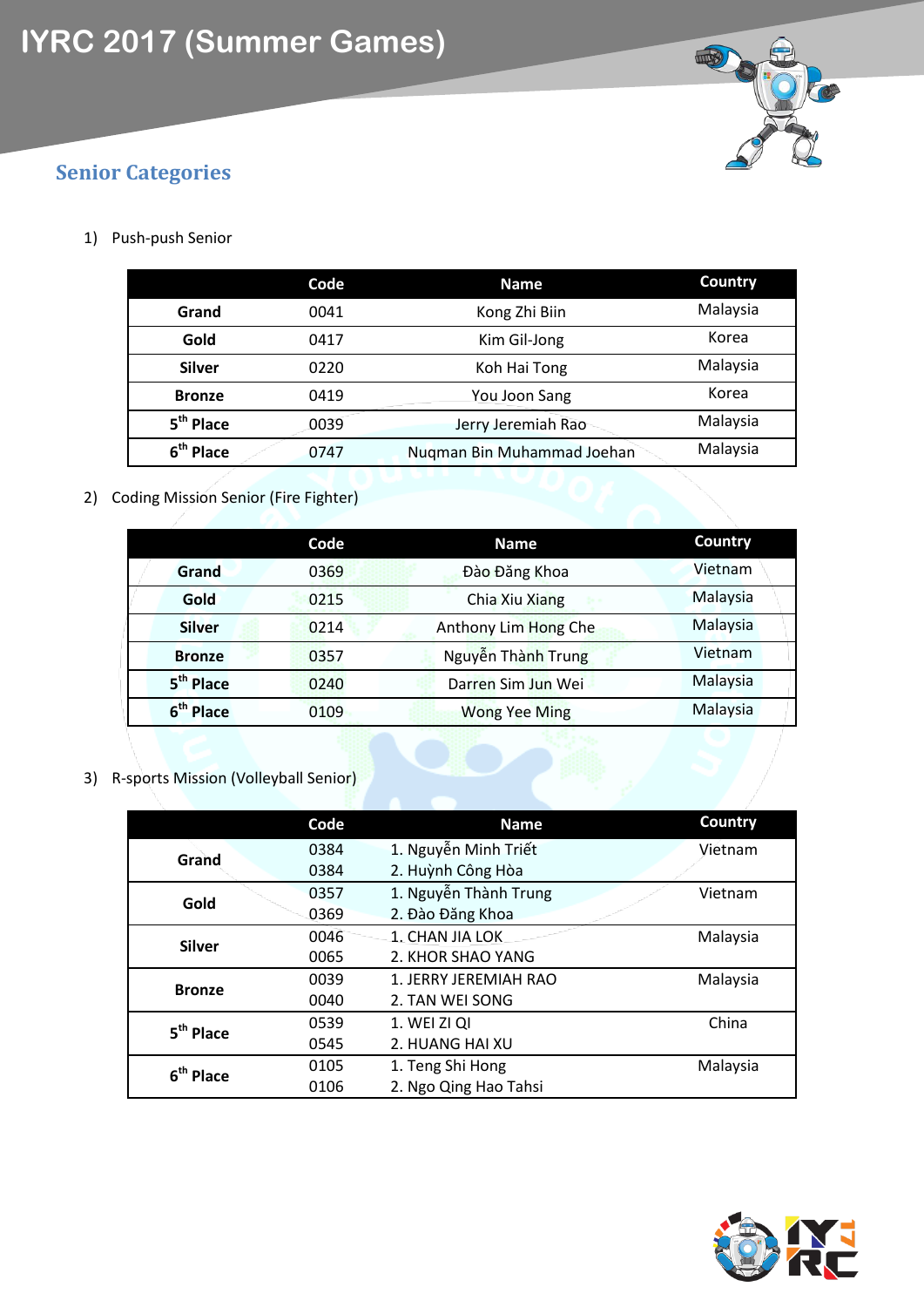### **Categories**

1) LINE Humanoid (Hockey)

|               | Code | <b>Name</b>                         | Country  |
|---------------|------|-------------------------------------|----------|
| Grand         | 0752 | Mohammad Baihaqy Bin Mohamed Shukri | Malaysia |
|               | 0753 | Mohammad Syahmi Bin Shahrul Anuar   |          |
| Gold          | 0750 | Aliff Nur Iman Bin Che Sub          | Malaysia |
|               | 0751 | Muhamad Zulhanifa Bin Abdul Razak   |          |
| <b>Silver</b> | 0748 | <b>Bayrance Claudio</b>             | Malaysia |
|               | 0749 | Muhammad Aiman Rahimi Bin Azizan    |          |
|               | 0157 | Tan Wei Liang                       | Malaysia |
| <b>Bronze</b> | 0163 | <b>Tang Shin Yang</b>               |          |

#### 2) LINE Humanoid (Boxing)

|               | Code | <b>Name</b>          | Country  |
|---------------|------|----------------------|----------|
| Grand         | 0591 | Chen Yi Ming         | China    |
| Gold          | 0573 | Fan Yue              | China    |
| <b>Silver</b> | 0430 | Yu Taekyung          | Korea    |
| <b>Bronze</b> | 0109 | <b>Wong Yee Ming</b> | Malaysia |

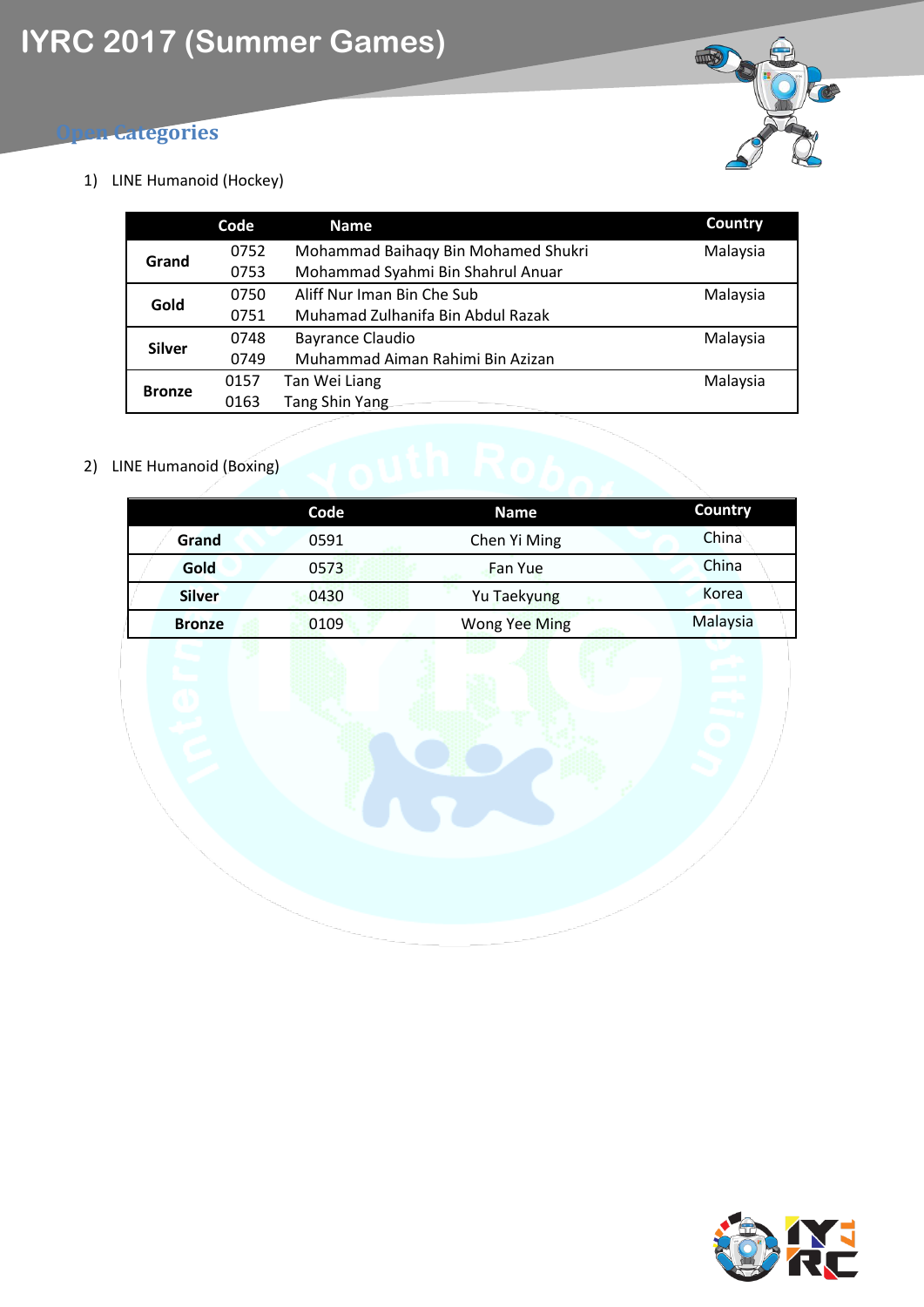#### 1) Creative Design Junior

|                       | Code | <b>Name</b>                                   | <b>Country</b> |
|-----------------------|------|-----------------------------------------------|----------------|
|                       | 0679 | Nagawan Einstein Christian Melkyzedech Kogoya | Indonesia      |
| Grand                 | 0683 | Muhammad Al Khalil Ibrahim                    |                |
|                       | 0689 | Ragilby Izza Salsabila Valent                 |                |
|                       | 0649 | Ruan Xiaoci                                   | China          |
|                       | 0650 | Hu Tianqi                                     |                |
| Gold                  | 0651 | Jiang Haoxuan                                 |                |
|                       | 0665 | Rui Junyu                                     |                |
|                       | 0666 | Pan Zhouyang                                  |                |
|                       | 0504 | Wang Xuan Lin                                 | China          |
| <b>Silver</b>         | 0505 | Ye Lin Jun                                    |                |
|                       | 0509 | Pan Zhi Ling                                  |                |
|                       | 0494 | Hu Meng Ran                                   | China          |
| <b>Bronze</b>         | 0495 | Zhou Zi Hao                                   |                |
|                       | 0498 | Shen Jin Yue                                  |                |
|                       | 0648 | Zhang Hanzhi                                  | china          |
| 5 <sup>th</sup> Place | 0652 | <b>HUANG TIANYU</b>                           |                |
|                       | 0663 | <b>WANG CHENXU</b>                            |                |
|                       | 0667 | <b>XU ZICHENG</b>                             |                |
|                       | 0140 | HUGO LEE YE YI                                | Malaysia       |
|                       | 0144 | <b>AREF BIN FAROURKE</b>                      |                |
| 6 <sup>th</sup> Place | 0145 | <b>ERINE SIEW XUEN</b>                        |                |
|                       | 0146 | <b>GRACE DONA LEE JIA XIN</b>                 |                |
|                       | 0147 | <b>VALARIE WONG YING YING</b>                 |                |



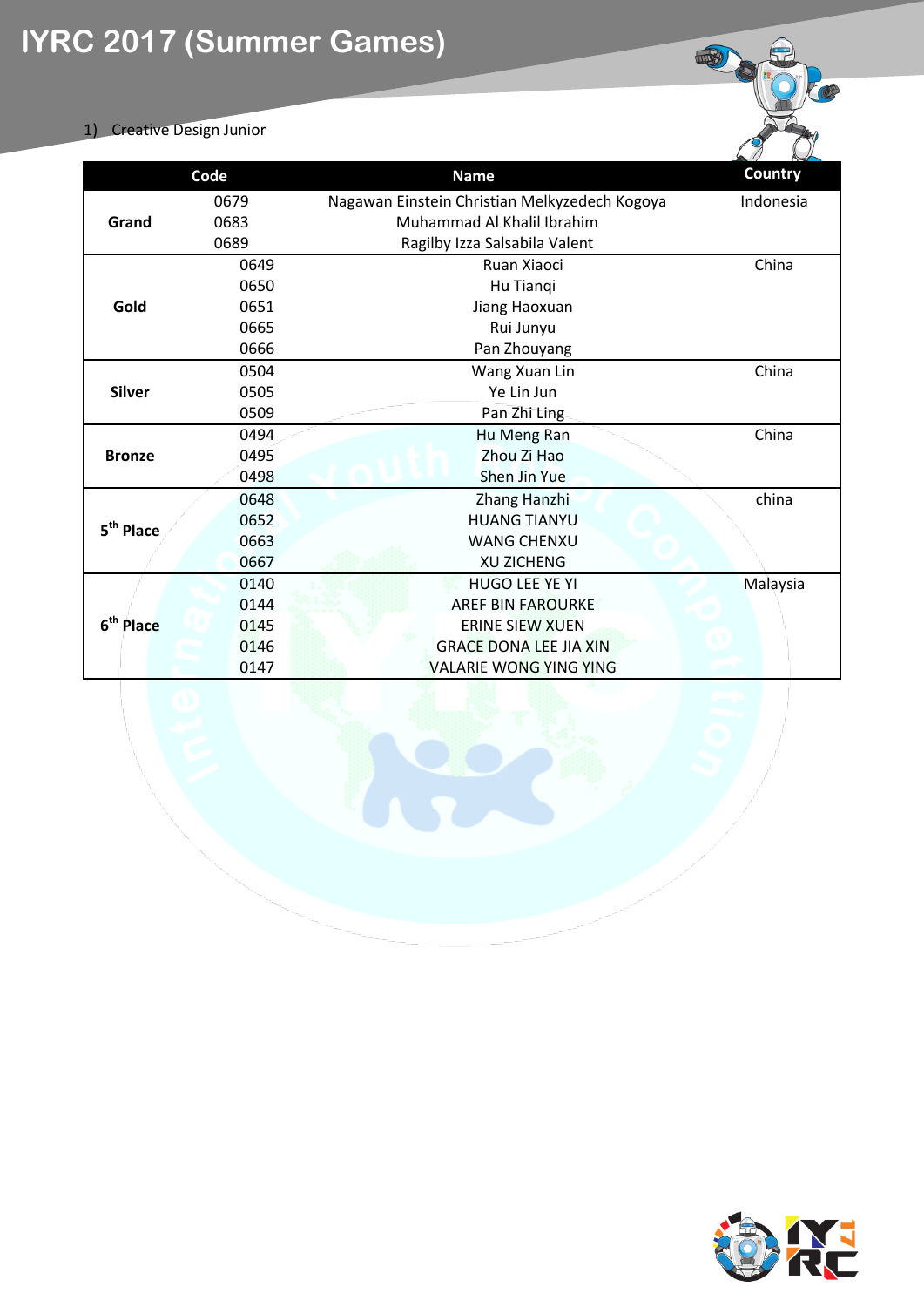## **IYRC 2017 (Summer Games)**

#### 2) Creative Design Senior

|                       | Code                                 | <b>Name</b>                                                                                                          | Country                                         |
|-----------------------|--------------------------------------|----------------------------------------------------------------------------------------------------------------------|-------------------------------------------------|
| Grand                 | 0102<br>0101<br>0106<br>0108<br>0099 | Kenneth Yeow Yu Hung<br>Ng Zhi Yu<br>Ngo Qing Hao Tahsi<br>Aviennash A/L Kannan<br>Haziq Bin Abdul Ramlizauyahhuddin | <b>MALAYSIA</b>                                 |
| Gold                  | 0039<br>0040<br>0041<br>0043         | Jerry Jeremiah Rao<br>Tan Wei Song<br>Kong Zhibiin<br>Mahesh Mahendran                                               | <b>MALAYSIA</b>                                 |
| <b>Silver</b>         | 0365<br>0367<br>0368                 | Nguyễn Huy Cường<br>Chung Kim Khánh<br>Dương Thuận Phát                                                              | Vietnam                                         |
| <b>Bronze</b>         | 0688<br>0697<br>0698                 | Sadam Al Jabbar<br>Ahmad Rizqi Hidayat<br>Gravano Alfa                                                               | Indonesia                                       |
| 5 <sup>th</sup> Place | 0013<br>0011<br>0012<br>0010         | <b>Au Yon Jinn Ee</b><br><b>Chew Cong Hee</b><br><b>Lim Huan Yang</b><br>Ho Jun Hao                                  | Malaysia                                        |
| 6 <sup>th</sup> Place | 0434<br>0440<br>0444                 | Nour Al Huda Abdhamed<br>Eden Hasona<br>Sima Azem                                                                    | Albiruni Institute for<br>Languages and Science |
| 6 <sup>th</sup> Place | 0416<br>0417<br>0418<br>0419<br>0422 | Jeong Bongjun<br>Kim Gil-Jong<br>Kim SeungJun<br>You Joonsang<br><b>Roh Yu Min</b>                                   | Korea                                           |